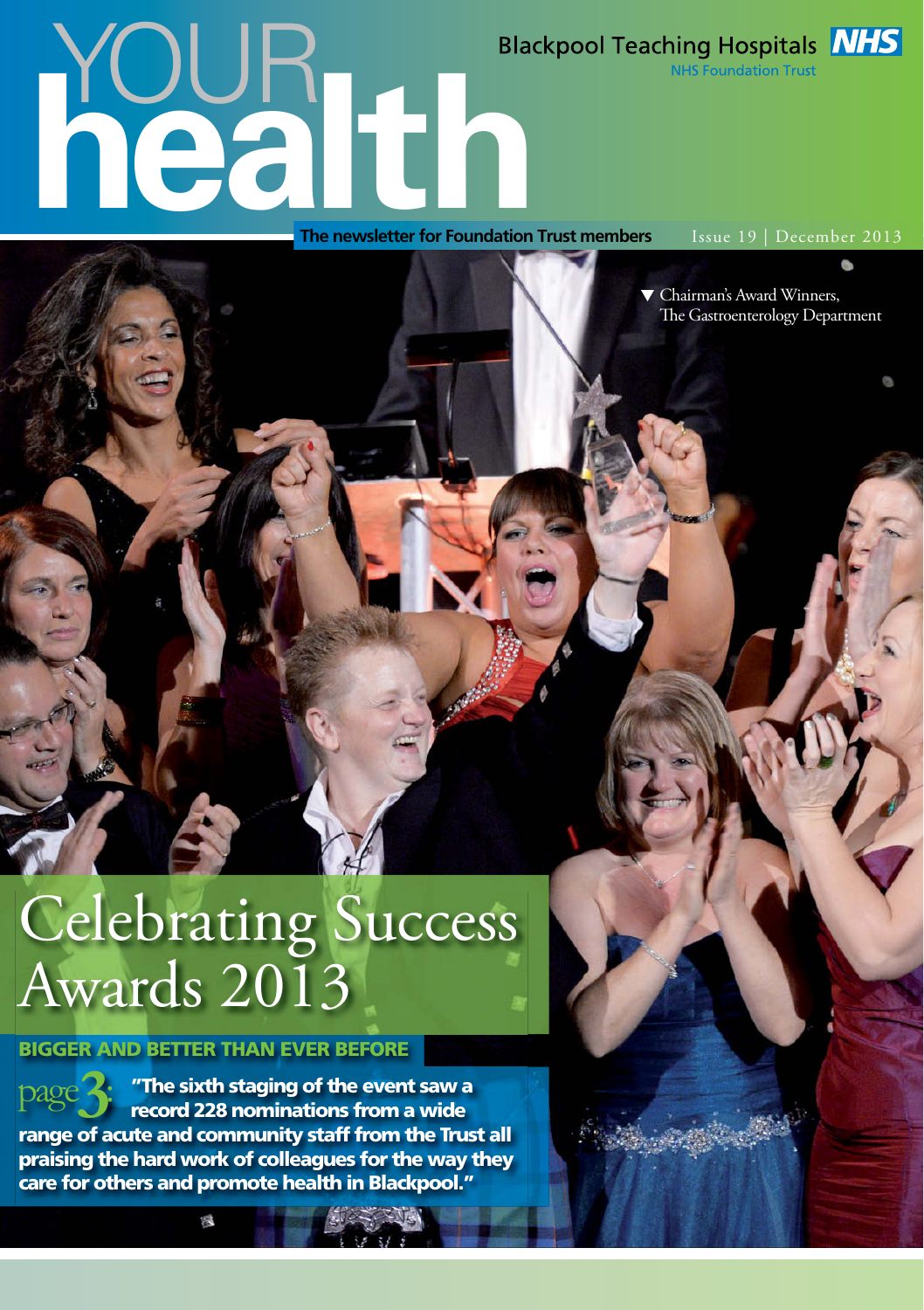## Chairman's Chairman's Welcome

WELCOME to the latest edition of the Trust's 'Your Health' newsletter.

It has once again been an extremely busy time for the hospital and its staff, with a number of achievements and developments to report on.

We have seen a number of achievements since the last newsletter with two of the Trust's major events – the Annual Members and Public Meeting and the Celebrating Success Awards and Celebration Ball - both featured in this newsletter.

I am delighted that the Trust received the highest possible rating for its Patient Led Assessment of the Care Environment (PLACE) audit which highlights the quality of the environment of all our hospitals. This is testament to the hard work of our staff and is something we are very proud of.

Recent visitors to Victoria Hospital cannot have failed to notice the ongoing development of the new multi storey car park and new main entrance which are both nearing completion.

Car parking is an issue that has affected so many people for some time and this new facility will be a massive

improvement for patients and their families visiting the hospital and we look forward to its opening shortly.



Another recent development to note is the new £680,000 midwife-led maternity unit which opened at Blackpool Victoria Hospital this summer. Giving state-ofthe-art birthing facilities to new mums on the Fylde coast, the unit offers four spacious en-suite birthing rooms, two with pools, and will be a home from home environment making the birthing experience as normal as possible.

We have a busy time ahead and if you want to keep up with all that's going on you can now follow the Trust on Twitter @BlackpoolHosp or on our Facebook page. You can also sign up to receive our new e-newsletter, every two weeks, via the front page of our internet site.

I am very proud of the achievements of the Trust and I look forward to meeting many of you at our Foundation Trust events over the coming months.

Ian Johnson, Chairman

Useful **contacts:**



Membership Office: Tel: 01253 306673 members@bfwh.nhs.uk



Governors: Tel: 01253 306673 governors@bfwh.nhs.uk

Trust's website: www.bfwh.nhs.uk/members



Trust's Freepost Address: FREEPOST: RRZB RRAU TGET Blackpool Victoria Hospital, Whinney Heys Road, Blackpool FY3 8NR

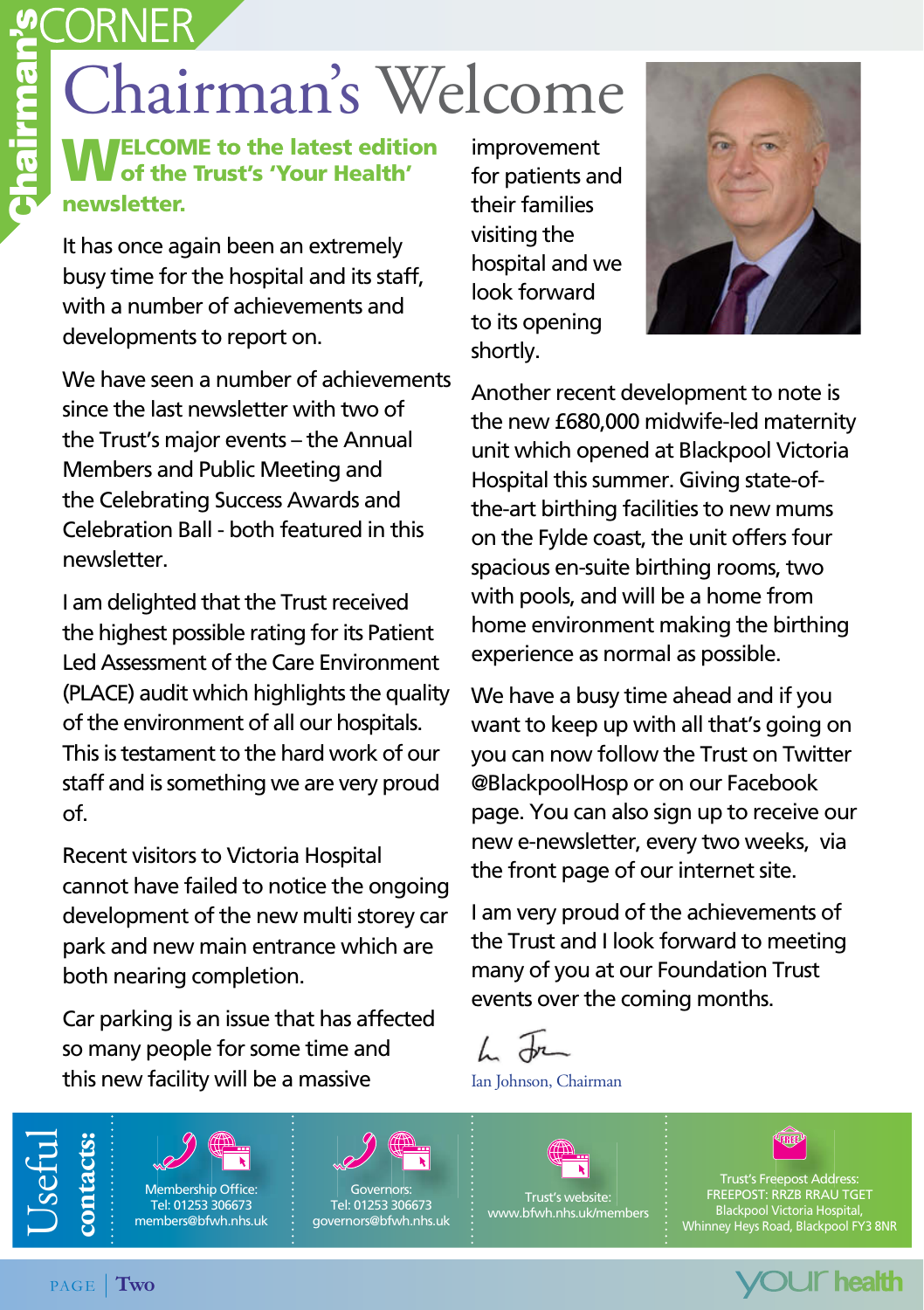## Celebrating Success Awards 2013

THIS year's Celebrating Success Awards proved to be bigger and better than ever before.

The sixth staging of the event saw a record 228 nominations from a wide range of acute and community staff from the Trust all praising the hard work of colleagues for the way they care for others and promote health in Blackpool.

Amongst the winners was Mr Kiri, Lead Consultant

in Breast Surgery at Blackpool Victoria Hospital, who picked up the Gazette's Patient Award after being nominated by Betty Crighton, a former Mayor of Blackpool, who lavished praise on him for the care he had given her.

Mr Kiri, who was presented with his trophy by The Gazette's Head of Content, Andy Sykes, said: "I am really honoured to win The Gazette's award.

"For an individual to win such an award, I am truly proud, but I wouldn't have been successful if it wasn't for the support of the breast care nurses I work with. As a team we are trying to surpass national standards."

Winners and runners up were presented with their trophies during the glittering ceremony at the Tower Ballroom, following performances from the Langley Dance Centre and the newlyformed NHS Choir.



 Radiowave Unsung Hero Award winner Julie Birdsall



▲ The Gazette Patient Award winner Mr Kiri

Ian Johnson, Trust Chairman, said: "I thought it would be a difficult job to choose the winners this year, but it's you who do the difficult job.

"There were 228 entries into this year's awards, but there probably should have been 2,000 entries and worthy winners from across the Trust. The level and quality of entries has been absolutely outstanding."

All winners will receive £500 to be invested within their area of work for patient or

staff benefit and the Chairman's Award winner receives a further £1,000.

The winners are as follows:

Clinical Team of the Year Award Winner: Gastroenterology

Non-Clinical Team of the Year Award Winner: BFH Hearty Lives Volunteer Health Mentor Project

Ward of the Year Award Winner: Critical Care Unit

Radio Wave's Unsung Hero Award Winner: Julie Birdsall

Employee of the Year Winner: Barbara Stevenson

Patient Experience Award Winner: Community Care Pathway

The Gazette's Patients' Award Winner: Mr Kiri

Chairman's Award Winner: Gastroenterology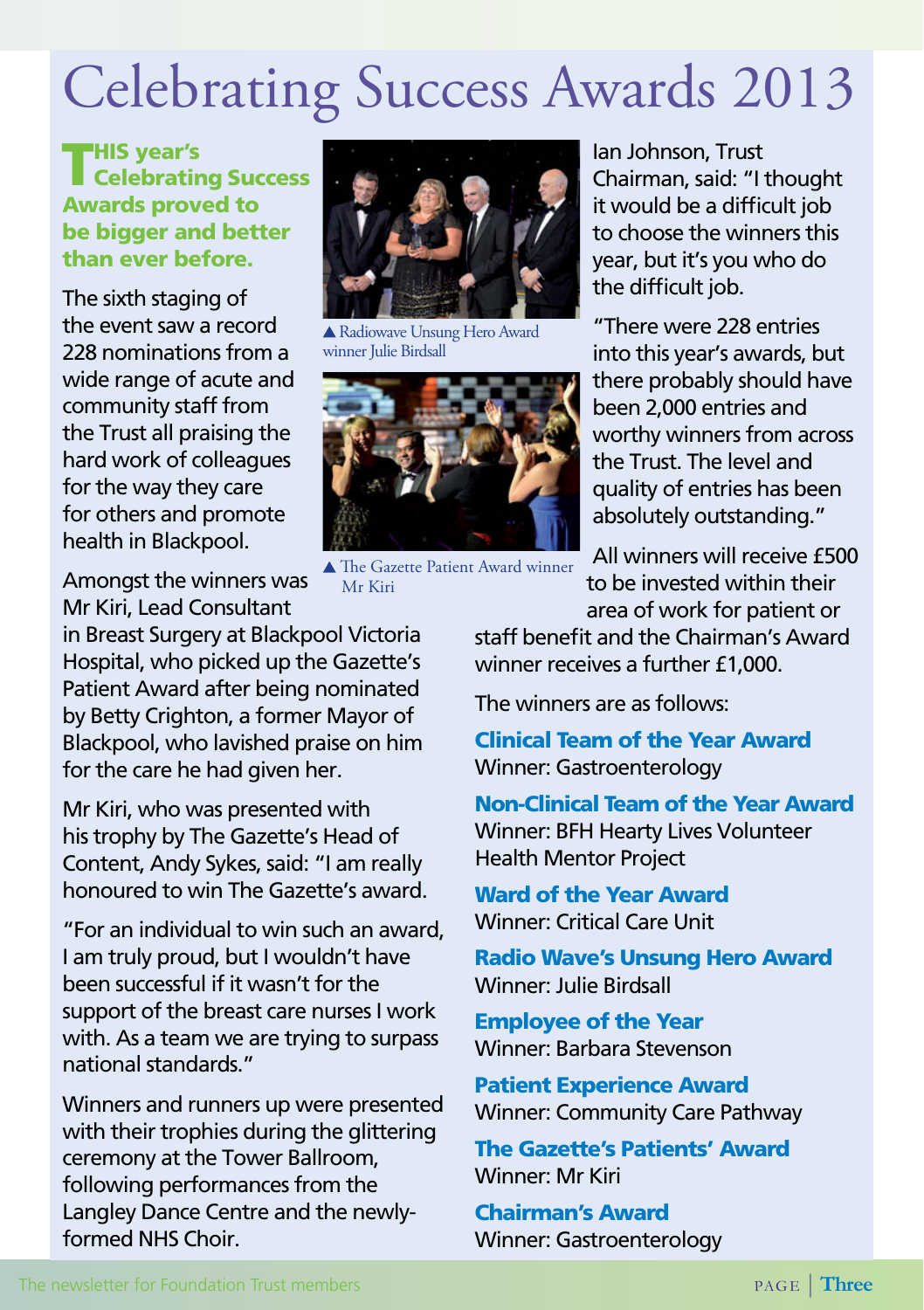## Staff Achievements Ceremony

THE Trust held its Annual Members' & Public meeting

Lancashire health services, and the Personal Achievement Award that

on Monday, September 23rd 2013, with Chief Executive, Gary Doherty, and Chairman, Ian Johnson, reporting on the Trust's successes over the past 12 months.



celebrated staff who had gained a work based **qualification** in the last 12 months.

Mr Doherty said: "I am very proud to be the Chief Executive of this Trust and to see the fantastic

at this event, and

Anne Smith, Chairman of Membership Committee (Lead Governor) work of our staff

This was followed

by the Staff Achievements Ceremony, where more than 250 members of staff from Blackpool Teaching Hospitals were rewarded for their loyalty and commitment to patients.

what I witness every day, only serves to reinforce that fact.

"It is only right that we celebrate a lot of people for a lot of hard work that

> they do to help provide the best care possible for local patients.''

There were also awards which honoured members of staff who have made a strong positive impression on staff and patients due to their exceptional level of care

Staff from a wide range of roles across hospital and community services were presented with certificates flowers and trophies by Mr Gary Doherty and Mr Ian Johnson at the annual De Vere Hotel.



event held at the  $\Delta$  Staff members receiving their Long Service Award

There were four award presentations in total, which included the Long Service Award which recognised members of staff who had worked more than 20 years within Blackpool and North

and attention, with the Cardiac Nurse of the Year Award and the Dottie Hall Memorial Award going to Samantha Kilmurray and Pamela Ridsdale respectively.

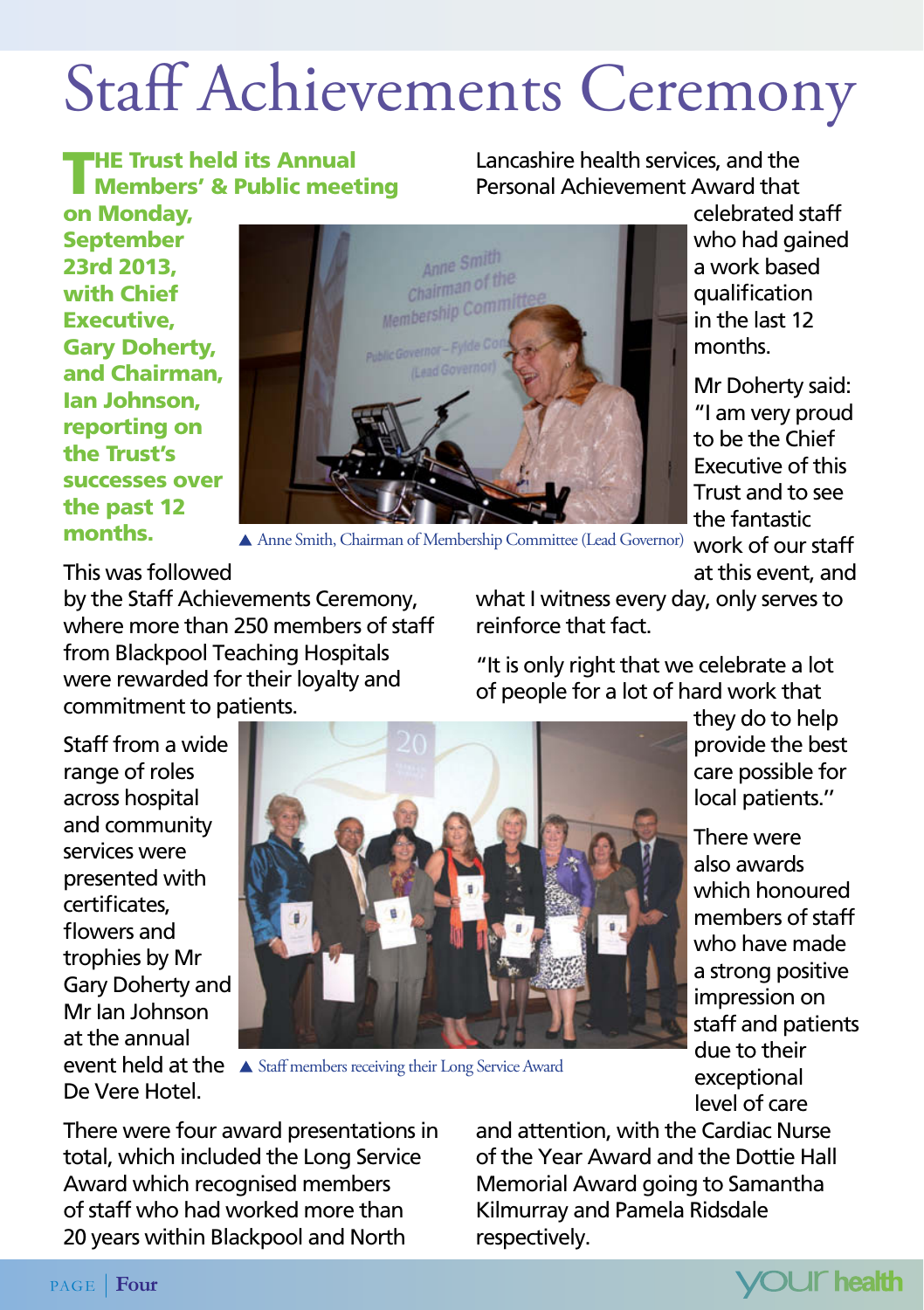## Chief Executive's Assurance

**MEMBERS of the public may have**<br>seen that the Trust has remained under scrutiny since the Keogh Review took place earlier in the year.

Most of the focus centres on the Trust's Mortality figures which show the Trust as having higher than expected death rates.

But I would like to assure people that the figures have improved and show the intensive work carried out during the past two years is having a positive effect.

We have implemented a number of initiatives which have covered every area of the hospital, and this is now showing a sustainable improvement in our figures and we confidently expect the data to be within the expected range by April 2014.

The Trust has also invested more than £1.5M in clinical staff.

## Board Meetings held in Public

s part of the Trust's commitment **to openness and accountability,** Board meetings are now held in public on a regular basis.

Please note below the meeting dates for  $2014$ :

- Wednesday 29th January 2014
- Wednesday 26th February 2014
- Wednesday 30th April 2014
- Wednesday 21st May 2014
- Wednesday 30th July 2014
- Wednesday 24th September 2014
- Wednesday 29th October 2014

Our Better Care Now scheme has developed a number of clinical pathways that impact most on mortality and morbidity figures and are focusing particularly on the first 24-36 hours of patient care to standardise and improve the treatments they receive and this is providing excellent results.

We have also been undertaking intensive work to deliver life-saving care within the community and developed a number of initiatives to provide care outside the hospital setting in particular for the frail elderly and those with long term conditions.

I realise that the Trust has been the subject of intense monitoring in recent months but the work we are undertaking will help us to become a stronger organisation.

• Wednesday 26th November 2014

Staff, patients, the media and the public are encouraged to observe these meetings which provide an opportunity to learn about the work of the Board.

The agenda for each meeting will be posted on the Trust's website at least three days in advance of the meeting date.

Members of the public also have the opportunity to ask questions in relation to the agenda or reports and these should be submitted in writing to the Chairman at least 24 hours in advance of the meeting date.

For further information about Board meetings, please contact Judith Oates, Foundation Trust Secretary, on 01253 306856 or **judith.oates@bfwhospitals.nhs.uk**.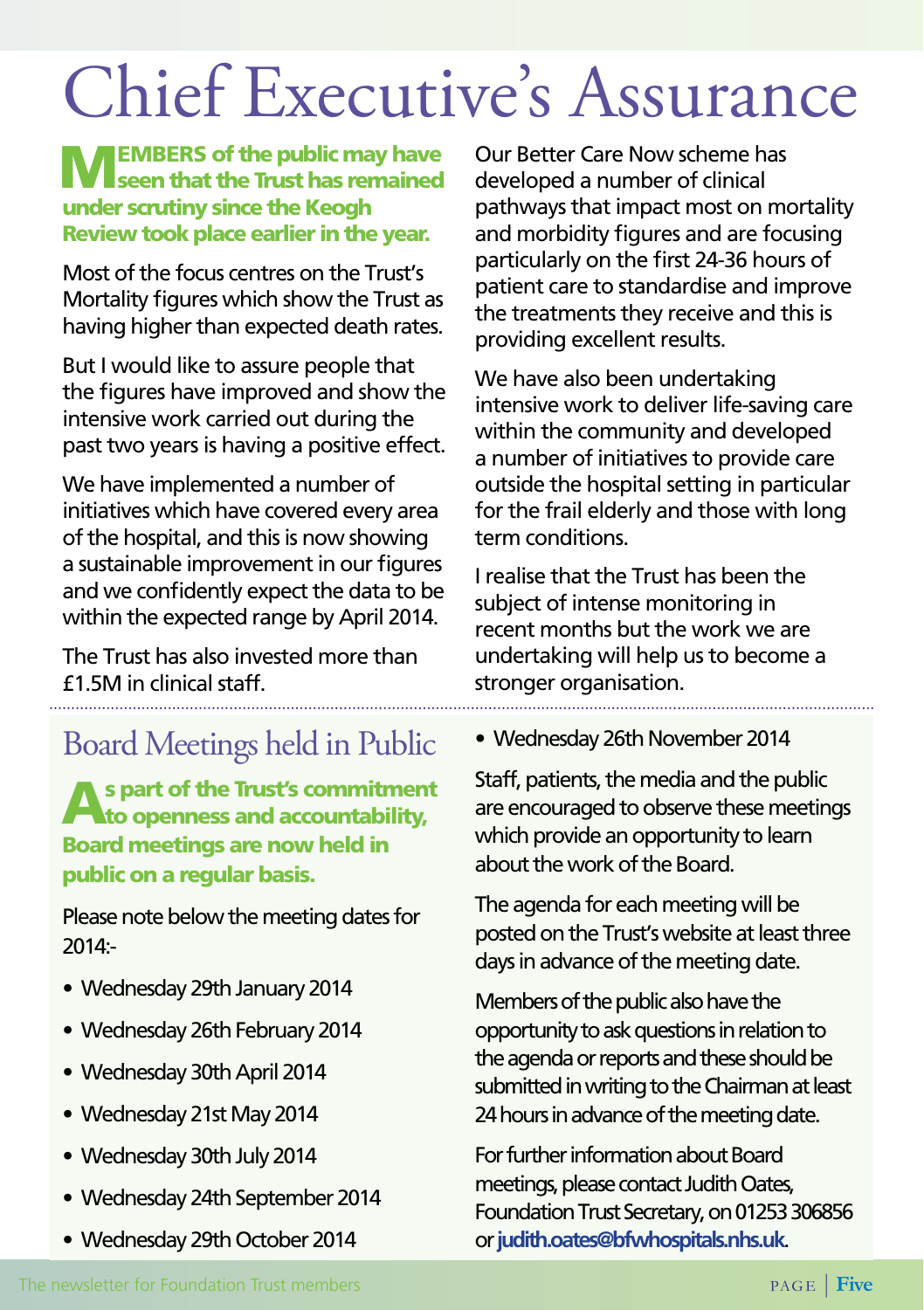## PLACE Assessment

THE Trust has thanked volunteers who<br>helped assess local sites as part of the national Patient Led Assessment of the Care Environment (PLACE) programme. The volunteers are largely provided by the local Healthwatch organisation.



▲ PLACE Assessment Team

PLACE, previously the Patient Environment Action Team (PEAT) study, was changed to

ensure it was an independent 'patient led assessment' with the patient's voice playing a significant role in the result of the survey.

Environmental assessments are carried out at ward and departmental level from a patient perspective with each PLACE visit generating a score in the areas of cleanliness, food & hydration, privacy, dignity and confidentiality and buildings & grounds.

Nigel Fort, Assistant Director of Clinical Support and Facilities Management at the Trust, said: "The Trust has been extremely fortunate in working in partnership with external patient assessors who have made this new process possible. With their help we have achieved scores in all the above areas that were higher than National Average."

## Receipt of 'Your Health' Newsletter

URING the current financial climate the Trust is constantly looking at ways of reducing costs.

A way in which savings could be achieved within the Membership & Governors Office would be to change to an electronic format whereby members would receive their copy of the 'Your Heath' newsletter via email. Also, where there are multiple recipients in one household, we could look at sending only one copy. Please indicate below if there are multiple recipients at your address and if you are happy to receive one copy.

Kindly fill in the details below and indicate which format you would prefer to receive your copy of the members' newsletter.

**Ur health** 

| Freepost, RRZB-RRAU-TGET, Membership and Governors Office, Trust Headquarters, Blackpool Victoria '<br>∜. Hospital, Whinney Heys Road, Blackpool FY3 8NR! |                        |  |
|-----------------------------------------------------------------------------------------------------------------------------------------------------------|------------------------|--|
| Member's full name:                                                                                                                                       |                        |  |
| <b>Preferred Method of Contact: Email:</b><br>Post:<br>(please tick)                                                                                      |                        |  |
| <b>Member's address:</b>                                                                                                                                  |                        |  |
|                                                                                                                                                           |                        |  |
| <b>Member's email address:</b>                                                                                                                            | (please write clearly) |  |
| How many recipients at this address?<br>(please state)                                                                                                    |                        |  |
| Are you happy to receive one copy per household? Yes:<br>No:<br>(please tick)                                                                             |                        |  |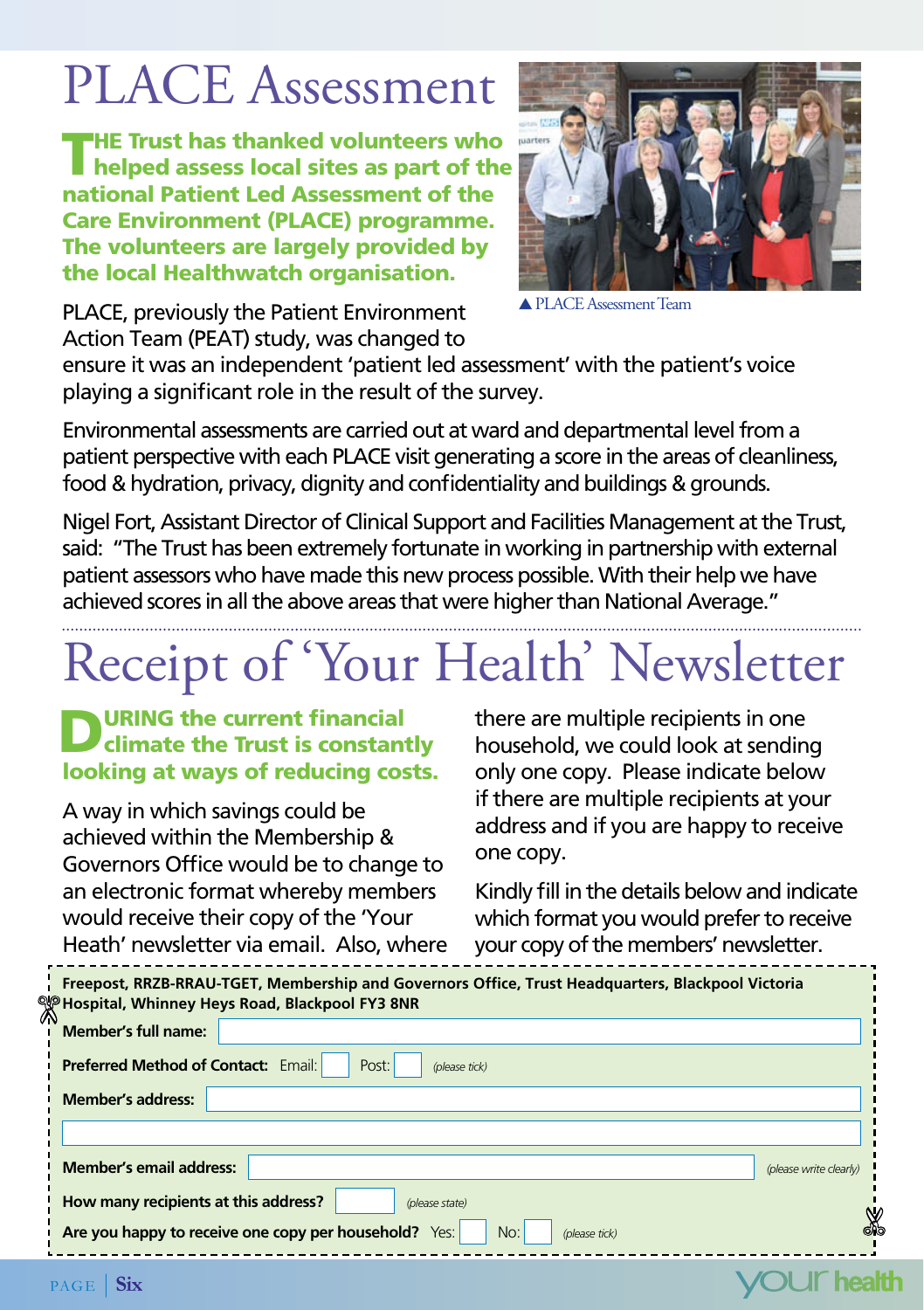## Car Park Topping Out

**FEIGHING more** than 23,500 tonnes and containing enough concrete slabs to stretch from Blackpool to Preston, the Trust's new multi-storey car park celebrated a major milestone recently.

A topping out ceremony was held by constructors Willmott Dixon which saw Blackpool FC players, Steven Davies and Bradley Orr, unveil a plaque to mark the goal of the last slab going into the major building.

Trust Chairman, Ian Johnson, said that the work represented great teamwork to construct such a major

project at a hospital without impacting on the vital, lifesaving work which went on around it daily.

He said: "This car park means a lot of things

recruit new staff who want to be able to get to work and park on site and it will also be a fantastic bonus for patients and visitors who will no longer find themselves driving around the site looking for spaces."

Building work started late last year and the first five floors of the car park will be handed over to the Trust shortly, ready for it to be



to us. It will also help us Bradley Orr unvail a plaque Blackpool FC players, Steven Davies and

opened to the public and staff in January.

The remaining levels will open in February. The building also includes a new main entrance to the hospital, which will feature retail outlets.

Blackpool Victoria Hospital's new car park will boast 1,120 spaces.

## Maternity Unit Opens

**BLACKPOOL Victoria D**Hospital opened its new £680,000 midwifeled maternity unit in August.

The state-of-the-art facility offers four spacious en-suite birthing rooms, two with pools, and is a home-fromhome environment making the birthing experience as normal as possible.

The team at Blackpool Victoria believe this is an exciting and significant change giving women real choices about how and

where they want to deliver their baby.

The unit will run independently but is alongside the delivery suite within the hospital's Women and Children's Unit.

For the first time mums can now chose to either have their babies at home; in the hospital delivery suite or in the new unit which is staffed by midwives but with less medical intervention during birth.

Matron, Janet Danson-



 $\triangle$  The Midwife-Led Unit Team

Smith, added: "This is a really exciting time for women giving them control over the type of birth they want. They now have the option of delivering within the safety of the hospital but with the philosophy of a home confinement. As far as choice goes, it does not get better than that."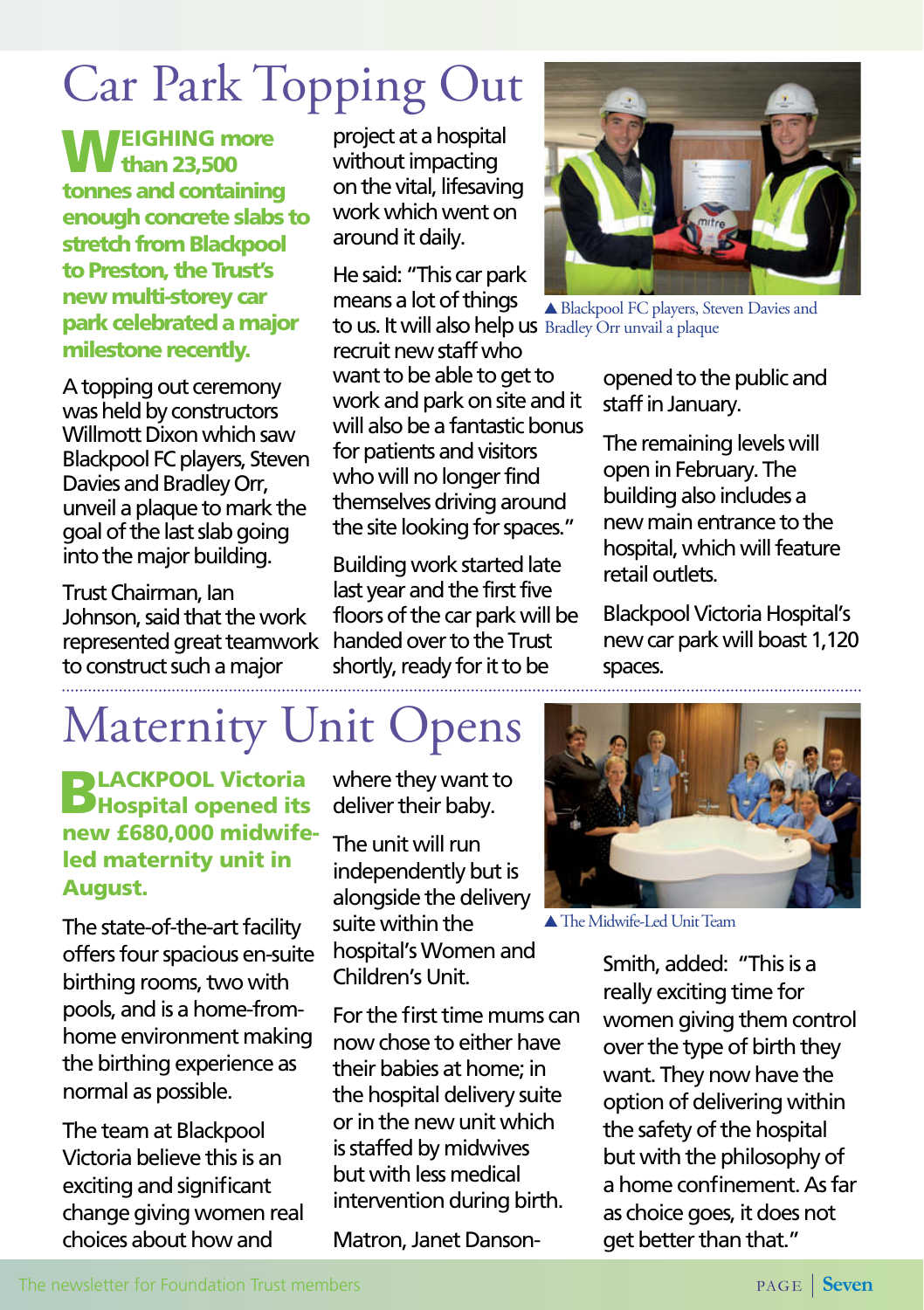## Choose Well This Winter!

**THE Trust is** appealing to local resident not to go to A&E departments



### this winter unless they genuinely have a very serious or life threatening health problem.

Every year hospitals report that an increasing number of people are using A&E, when there are more suitable health services available. This is costing the NHS millions of pounds that could be spent on other services, and taking up A&E doctors' and nurses' time that could be spent on those with the most serious of illnesses.

The Choose Well campaign aims to encourage people to find a more appropriate service for minor injuries and ailments and asks the public to think about how serious their health problem is and then choose the right service.

- For very minor problems such as a hangover, indigestion, or a grazed knee, people should self-care
- For minor infections, coughs and colds, advice can be given by local pharmacies
- For ailments such as stomach pain and vomiting, a persistent cough or ear pain, call your GP surgery, or if the surgery is closed contact the 'out-of-hours' GP service, or visit your local walk in centre or minor injuries unit. Details can be found at **www.nhs.uk/choosewell** and a mobile phone friendly web-link is also available at **http://bit.ly/nhsnwQR**
- If you are not sure which service to choose, call NHS Direct on 0845 4647 or your GP's out-of-hours service or visit NHS Choices at **www.nhs.uk**.

## Feedback from Consultation 12

THE last Consultation Corner focussed on Improving Members Contact with Foundation Trust Governors.

We received some valuable feedback which will help us to make improvements to members contact with their Governors.

Half of the respondents said they were not aware of who their Governors were. In future newsletters, we will be highlighting each constituency's Governors and giving details about who they are. The Governors are listed on the website at: **www.bfwh. nhs.uk/about/governors.asp**

Two thirds of respondents stated they would like more access to Governors. The Trust is currently looking at holding Governor Forums in the new entrance at Blackpool Victoria Hospital once the building work has been completed.

Two thirds of respondents stated they would be happy for Governors to contact them and gave their preferred way of contact.

The majority of respondents stated they would be happy to be contacted by a Governor whilst an inpatient in the hospital and would consent to such a visit at their specific request. Most stated that the best time for this visit to take place would be at the patient's specific request or outside of normal visiting hours. Two thirds stated the Trust should develop a code of conduct for Governors visiting inpatients.

We are constantly trying to improve communication with our members, so if you have any suggestions please contact the Membership & Governors Office on 01253 306673 or email **members@bfwh.nhs.uk**

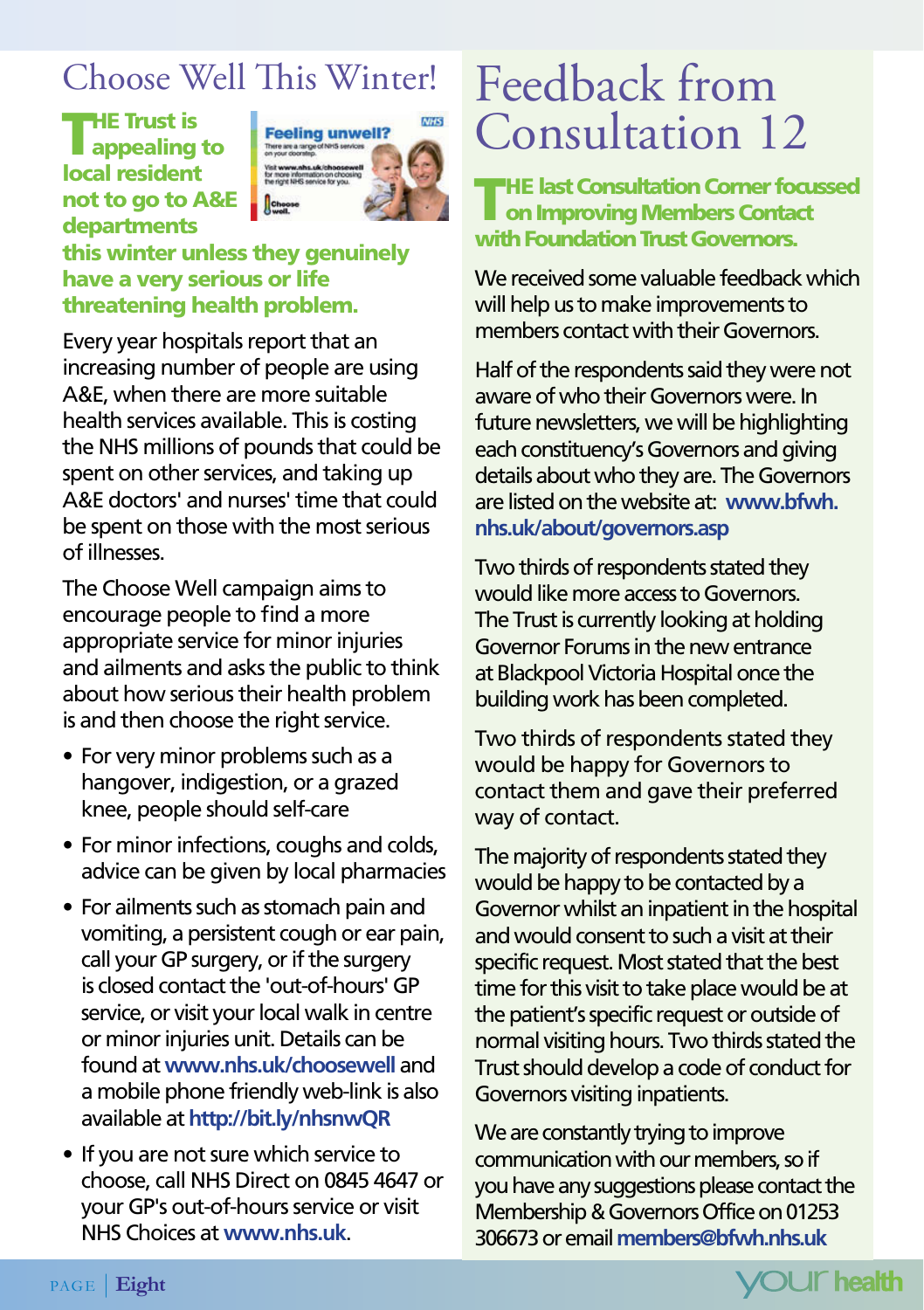## **Changing**

LIVE<br>E<br>S



**LADY** from Leeds was given a new lease of life thanks to pioneering heart surgery at the Lancashire Cardiac Centre.

Ann Iqbal (52), travelled across the Pennines to have her fourth and hopefully final operation on her heart to replace a leaking valve. She was referred from Leeds Royal Infirmary, after multiple infections had caused her to require specialist cardiothoracic surgery.

Before the operation Ann struggled to breathe, and couldn't even have a conversation without getting out of breath. Now she can talk for a sustained length of time without being breathless, and feels the healthiest she's been in recent years.

"It's all too good to be

true, I can't quite believe it. My life has completely turned around, I'm surprised at how much better I feel now." Anne said.

She continued: "Words cannot explain the treatment Mr

Zacharias and his team have given me at the centre. Every member of staff I have come into contact with seems very positive, friendly and like they really want to help you and make you feel better. They've been wonderful."

Ann started experiencing heart problems at 20 years of age, as the result of contracting rheumatic fever as a child.

Cardiothoracic Surgeon, Mr Joe Zacharias, said:



A Ann with Staff Nurse, Sophia Smith, and Student Nurse, Crystal Boulton, who looked after Ann whilst she recovered in the Lancashire Suite.

"It is very rewarding to be able to offer a minimally invasive solution to a very difficult problem.

Mrs Iqbal has had three previous operations through her sternum and following the last one had an infection that left her breast bone infected. A further operation would have had very high risks.

It was great to be part of the team that could offer a solution that changed the quality of her life so dramatically."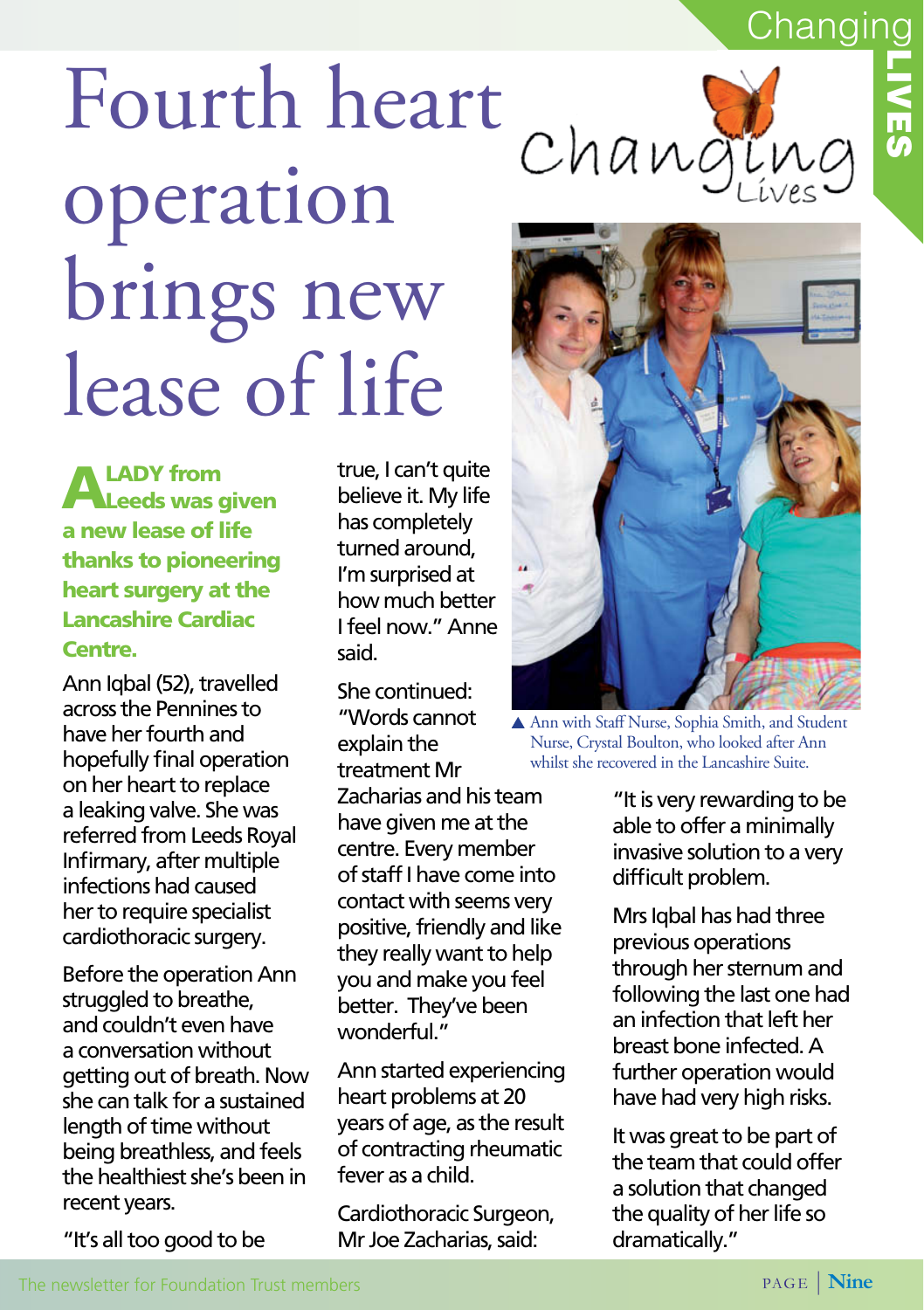## **E**<br>
Virtual<br>
S<br>
VOLUNTE Vintage Tea Parties

**OLUNTEERS recently** organised two vintage afternoon tea parties for Blackpool Victoria's wards 25 and 26 and Clifton Hospital's ward 11, complete with cakes supplied by local suppliers.



 Yardi Shevlov and Val Gilicz enjoying a cuppa

the vintage tea parties. The staff and patients really enjoyed themselves, it really made their day.

"The volunteers are so important to our work here at the Trust and I really can't thank them enough for all their efforts."

The two parties were

organised as part of the Blackpool Fairness Commission's '100 Acts of Kindness' campaign, which aims to mobilise people in our communities to do something kind for each other.

Jane Iceton, Voluntary Services Manager, said: "Everyone was so excited about



This new independent consumer champion for health and social care has been set up to help people who use these services in Blackpool. It offers them a powerful influence and voice in how they're planned and run - and signposts people to help them make choices about the many services available.

If you want to make your views known, would like further information about current services, or could help us give individuals and communities a stronger voice in influencing and challenging how services are provided in the area, contact us at Healthwatch Blackpool.

There are various ways for everyone to get involved, so please get in touch.

Telephone 01253 345445 Email healthwatch.blackpool@groundwork.org.uk<br>Visit www.bealthwatchblackpool.co.uk www.healthwatchblackpool.co.uk Follow us on Twitter @HealthwatchBpl Like us on Facebook Healthwatch Blackpool

Dotty Delightful, owner of Blackpool's newest vintage store based on Church Street, played a major role in making the event possible and provided lots of decorations to really give the events a vintage feel.

Entertainment was in the form of a sing-along, organised by Trust volunteer, Yardi Shevlov and singer and volunteer,

Val Gilicz.

There are currently more than 300 volunteers who regularly give up their time to support the Trust. We are always looking



Iane Iceton, Volunteers Officer, with Casey Atkinson Volunteers Departments Volunteer

for new volunteers to give their time to support staff and patients across the Fylde coast.

For those interested in becoming a volunteer please contact Jane Iceton on 01253 657994.

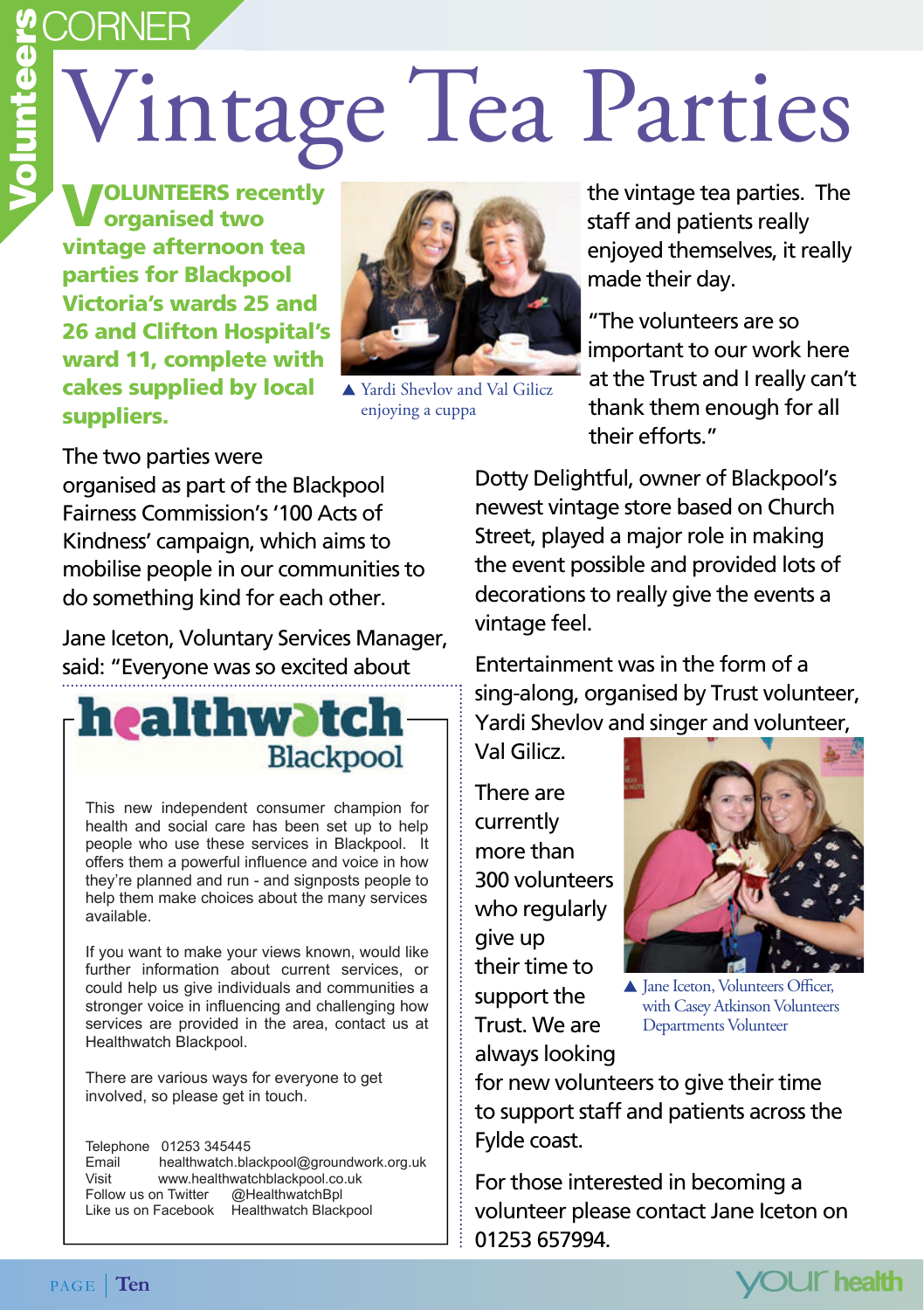### Awards

ROUND-UP

### A Blackpool NHS Human Resources team has scooped a prestigious national award.

**THE HR team won an award for its coaching and personal development in the Healthcare People Management Association's annual** 



▲ Staff from Blackpool Teaching Hospitals NHS Foundation Trust receive their Healthcare People Management Association award.

**celebration event. The awards celebrate the best HR practices in all healthcare organisations across the country.**

Emma Dawkins, Assistant Director of HR and OD said: "It was a proud moment for the wider team from Organisational Development and our in-house coaches who not only offer coaching and mentoring, but also train line managers in coaching skills.

"This award provides recognition for the long term commitment that the Trust and the team have made to developing a coaching culture within the organisation."

### National Award for Communications **Department**

### **THE Trust's Communications team has recently celebrated winning a national award.**

The team won the Best Use of Video award in the UK Public Sector Communications Awards, beating off high quality entries from across the country.

The award was for last year's Trust flu awareness campaign video that was created by Communications Assistant, Lee Rayner and starred porter, Phil Smith.

The judges said the video was "a perfect example of how a well thought out video featuring humour to get across an important message can make a real difference to a campaign.''

**Blackpool** maternity team wins national Care Award

**THE Trust's Maternity** 



▲ Lee Rayner receives the UK Public Sector Communications Award for the Best Use of Video category.

**Substance Misuse team won a top national award in the Women's Health category at the National Care Integration Awards for its Integrated Care Pathway for Pregnant Women who misuse substances.**

The team developed and improved the care and support given to pregnant women who misuse substances and this good practice has been recognised both inside and outside the Trust.

The changes have resulted in a dramatic reduction of the number of babies who require admission to specialised neonatal care for the management of withdrawal from drugs (Neonatal Abstinence Syndrome).

Marie Thompson, Director of Nursing and

**Quality** at the Trust, said: "The Care Integration Awards is a highly prestigious national recognition of the high



**A** Members of the Maternity Substance Misuse team at Blackpool Teaching Hospitals NHS Foundation Trust who won the Women's Health category at the National Care Integration Awards.

standards of quality that our Maternity Substance Misuse Team is providing to our local population,

"I'm extremely proud of the team and those that were also shortlisted for achievements as leaders in care integration."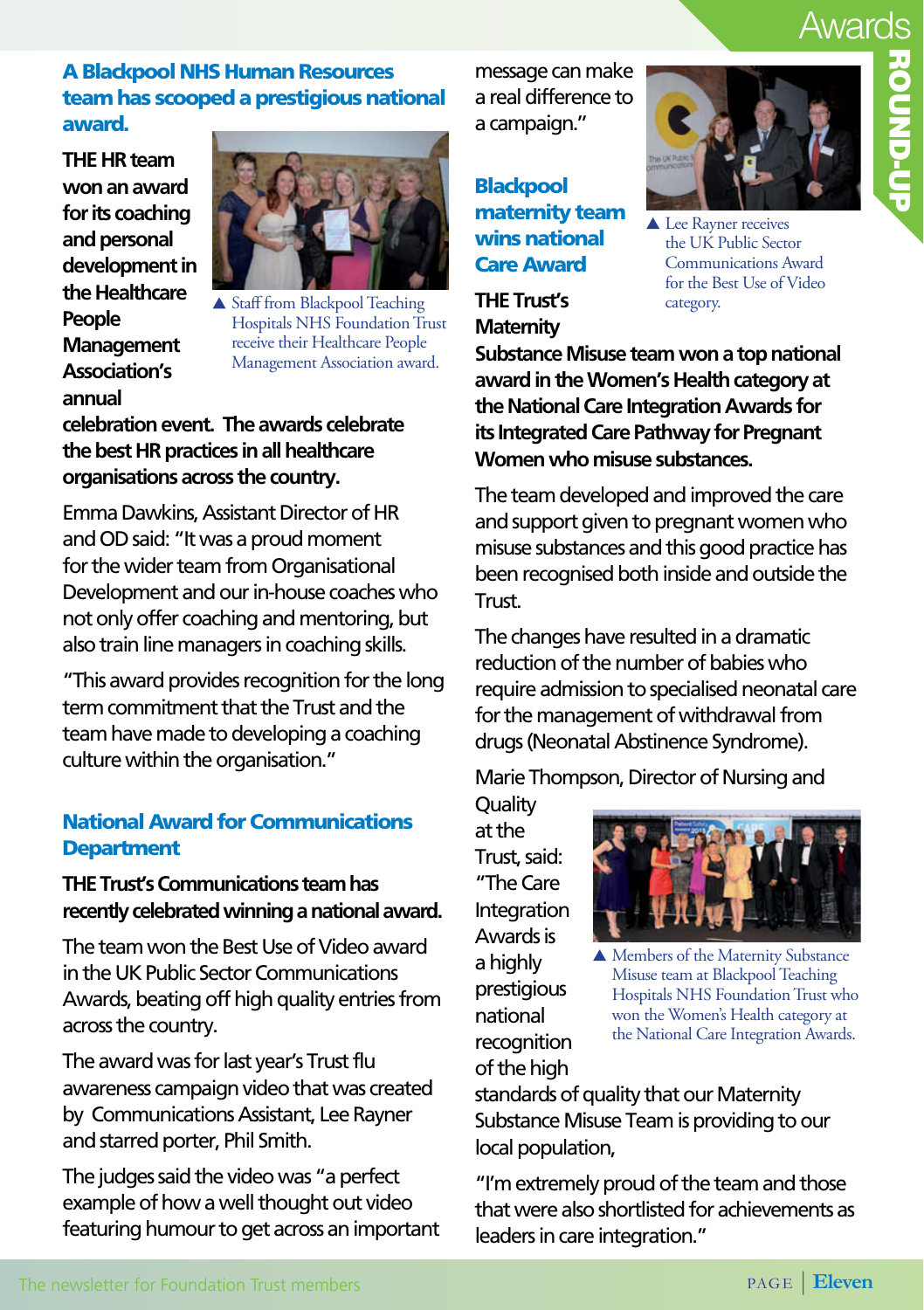## Seminars

Seminar

### **THERE have been five membership** seminars since our last issue.

On Monday, July 15th 2013, Mr Andrew Goacher, Clinical Change Facilitator and Mr Craig Tilley, Lead Pharmacist for Electronic Prescribing and Medicine Administrator hosted a very interesting seminar on '**How Electronic Ways of Working are Improving Patient Care**'.

On Friday, August 23rd 2013, Dr Andrea Whitfield, Consultant in Palliative Care and Sue Jones, Matron, hosted a very informative seminar on '**Dying Matters – Let's talk about it**'.

On Tuesday, September 3rd 2013, Mr Gary Doherty, Chief Executive, hosted a well attended '**Chief Executive's Question Time**'.



On Friday, October 4th 2013, Dr Anis Ahmed, Consultant Stroke Physician, hosted a well attended seminar on '**Stroke**'.

On Monday, November 18th 2013, Simone Anderton and Angela McKeane, Associate Nursing Directors hosted a very informative seminar on '**Dementia Care Provision Update**'.

The presentation given during the above seminars can be viewed on the website at **www.bfwh.nhs.uk/ members/events.asp**

**Thank you to all our members who made the time to attend.**

## Seminar Dates for 2014

**ERE are some important dates for your diary for this year. Please**<br>**Contact the Membership Office on 01253 306673 to book your place:** 

| Date & Time:                                | Venue:                                           | <b>Details:</b>                                                                                                         |
|---------------------------------------------|--------------------------------------------------|-------------------------------------------------------------------------------------------------------------------------|
| Tuesday, January<br>28th 2014, 10am         | Lecture Theatre.<br><b>Education Centre, BVH</b> | Mr Gary Doherty, Chief Executive,<br>and member of the Executive Team.<br>Seminar on "Chief Executive's Ouestion Time." |
| Wednesday,<br>February 12th 2014,<br>6.30pm | Lancaster (venue to be<br>confirmed)             | Mr Ian Johnson, Chairman, and Governors.<br>Seminar on "Elections 2014 - The Role of a Governor."                       |
| Tuesday, February<br>18th 2014, 5.15pm      | Lecture Theatre,<br><b>Education Centre, BVH</b> | Mr Ian Johnson, Chairman, and Governors.<br>Seminar on "Elections 2014 - The Role of a Governor."                       |
| Monday, February<br>24th 2014, 6.30pm       | Lecture Theatre,<br><b>Education Centre, BVH</b> | Mr Ian Johnson, Chairman, and Governors.<br>Seminar on "Elections 2014 - The Role of a Governor."                       |
| * Friday, March 14th<br>2014 (time T.B.C.)  | (VenueT.B.C.)                                    | Dr Saleh, Consultant Ophthalmologist<br>Seminar on "Glaucoma Awareness Week"                                            |

\* This seminar has yet to be confirmed, details will be sent out once confirmed.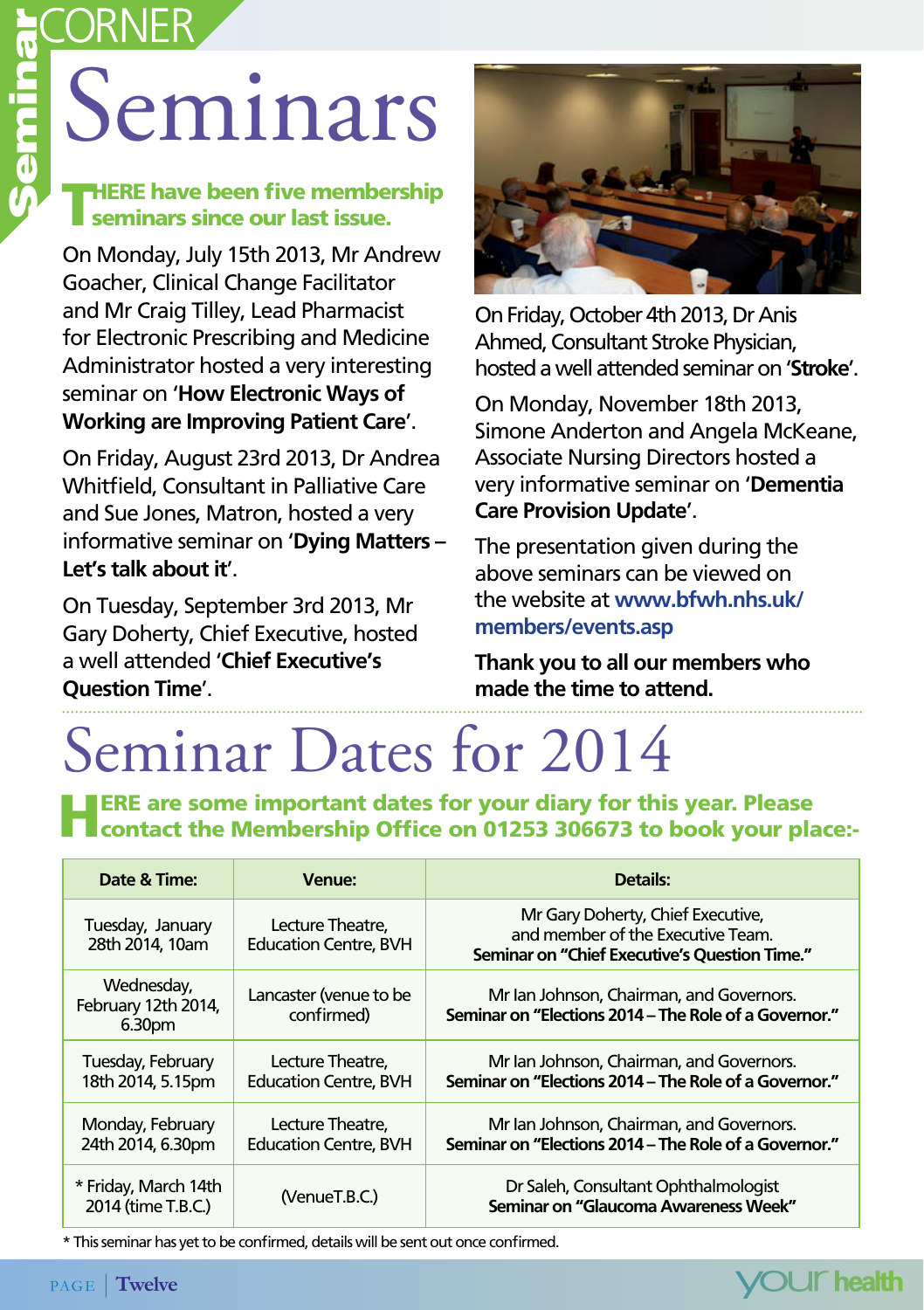### Governor's

CORNER

Ť クロロコ

## Governor Elections in 2014

**BLACKPOOL**  $\mathbf{\mathsf{D}}$ Teaching Hospitals NHS Foundation Trust will be seeking new elected governors in



If you are interested in becoming a Governor please contact the Membership and Governors Office on 01253 6673 or email

June 2014, with a number of vacancies arising on the Council of Governors due to resignations or terms of office endina.

Trust governors are members of Blackpool Teaching Hospitals NHS Foundation Trust and are elected to represent their local constituencies, providing advice/support and to help influence the Trust's decision-making in terms of how it develops services for the people of Blackpool, Fylde, Wyre, Lancashire & South Cumbria and the North of England.

Ian Johnson, Trust Chairman, said: "The Council of Governors has an integral role to play and to ensure the Trust listens to the people they represent and meets their health needs. Governors are able to bring the voice of the local community and users of the hospital and community services to the very heart of the organisation. We are looking for people who are passionate about health to become Governors to make a positive contribution to the future of our Trust."

The Trust will be holding some seminar/ workshop sessions throughout February and March for those members interested in finding out more about the role of a Governor. These dates will be communicated to members once arranged. **jacinta.gaynor@bfwhospitals.nhs.uk**

Governor Election Results 2013

IN August 2013 Blackpool<br>Teaching Hospitals announced N August 2013 Blackpool the results of its latest round of Governor elections.

The following candidates were elected:

**Blackpool Constituency – four vacancies** Mrs Carol Measures (newly elected) Mr Neal Brookes (newly elected) Mr Zacky Hameed (newly elected) Mr Robert Hudson (newly elected)

**Fylde Constituency – three vacancies** Mr Clive Barley (newly elected) Mrs Gillian Wood (newly elected) Mrs Sheila Jefferson (newly elected)

**Wyre Constituency – two vacancies** Mr Ramesh Gandhi (re-elected) Mr John Bamford (re-elected)

**North of England Constituency – one vacancy** Mr Sam Henderson Wallace (newly elected unopposed) (subsequently resigned)

**Nursing and Midwifery Constituency – two vacancies**

Mrs Sharon Vickers (newly elected) Mrs Janet Briers (newly elected)

**Clinical Support Constituency - one vacancy** Mr Ashok Khandelwal (newly elected unopposed)

**Community Health Services (North Lancs) – one vacancy**

Mr Michael Phillips (newly elected unopposed)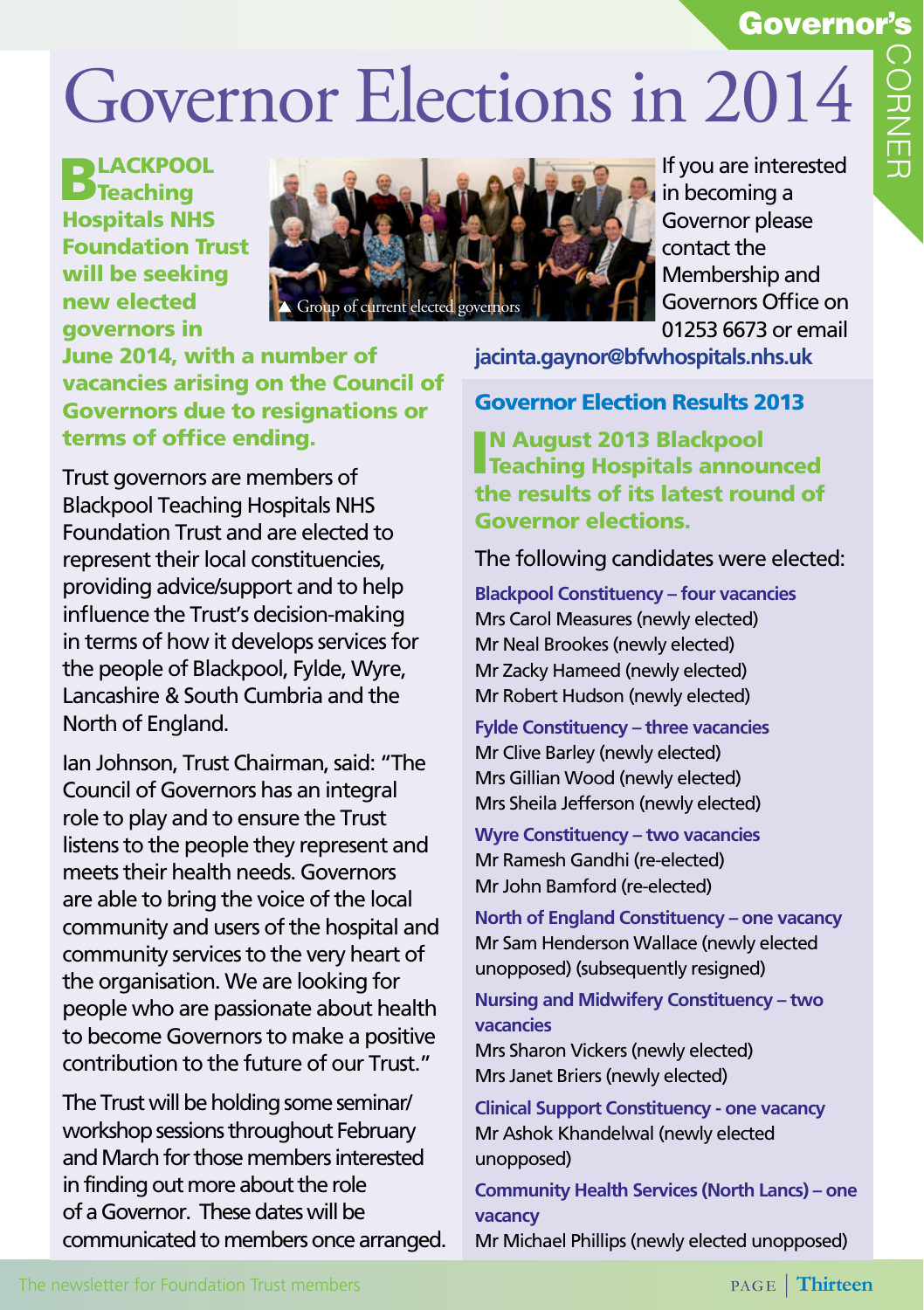# dd One Out



Puzzle













SHOWN above are eight famous<br>Sfaces. All you have to do is name the person or predominant character in each square, find the common link, then select the odd one out and state why.

The first all correct entry drawn after Friday January 24th 2014 will receive a £50 gift voucher courtesy of CDC printers of Poulton.

## Last Edition's Winner

**ONGRATULATIONS to Staff** member Julie Holcroft who works with the Chest Pain

team in the **Cardiology** Unit here at Victoria Hospital.



Julie's was the first all correct

entry drawn from the "Home win" picture quiz in the last issue, she wins a £50 gift voucher courtesy of CDC Printers of Poulton.

*The correct answers were: 1. The Cheltenham Gold Cup 2. The Ashes 3. The Calcutta Cup 4. The FA Cup 5. The Superbowl (Vince Lombardi Trophy) 6. The Claret Jug (Open Golf). The odd one out being: 5. The Superbowl, is the only one which isn't won in the British Isles.*

### **Please write your answers in here:**

|                        |    | 5. |    |  |
|------------------------|----|----|----|--|
| 2.                     |    | 6. |    |  |
|                        | 3. |    | 7. |  |
| 4.                     |    | 8. |    |  |
| Link:                  |    |    |    |  |
| Odd one out, and why?: |    |    |    |  |
|                        |    |    |    |  |

Send to: Freepost RRZB-RRAU-TGET, Blackpool Teaching Hospitals NHS Foundation Trust, Communications Department, Blackpool Victoria Hospital, Whinney Heys Road, Blackpool FY3 8NR

| Name:                                                |                     |  |
|------------------------------------------------------|---------------------|--|
| Address:                                             |                     |  |
|                                                      |                     |  |
| Postcode:                                            |                     |  |
| <b>Preferred Tel No:</b>                             |                     |  |
| (Please tick as appropriate)<br><b>Public member</b> | <b>Staff member</b> |  |

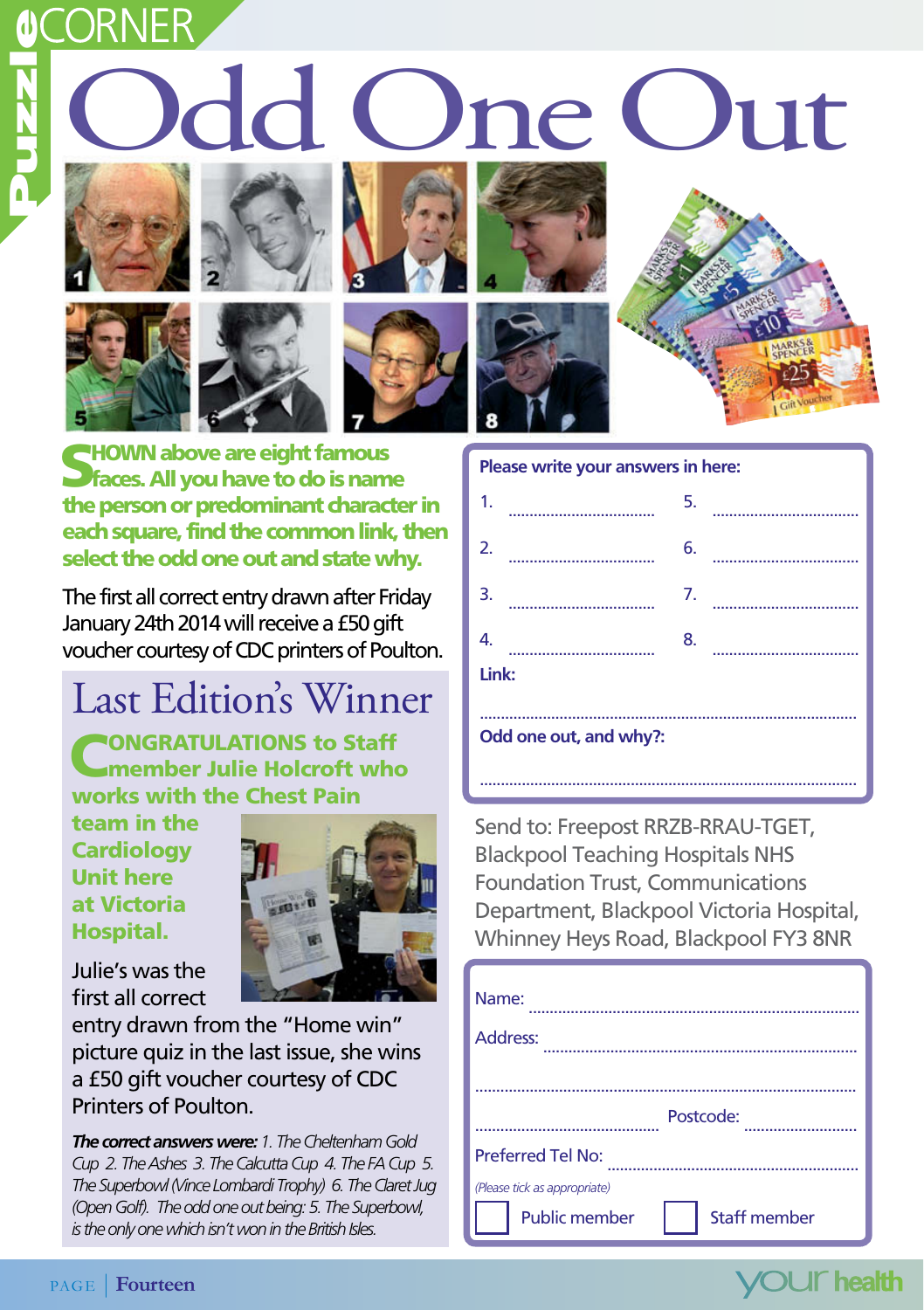### Blue Skies fundraisers are abseilutely inspiring

**M**<sup>ORE</sup><br>
<sub>19</sub> 50 brave fundraisers abseiled down the Women and Children's Unit at Blackpool



 Blue Skies Ambassador, Neil Bontoft takes on the challenge.

### Victoria Hospital to improve healthcare for NHS patients.

A total of 53 people descended 60 feet in the Going for Gold Appeal Abseil Challenge organised by Trust charity Blue Skies Hospitals Fund in September.

Head of Fundraising, Kathy Ancell, said: "The day was absolutely fantastic and we even had nice weather. Everyone seemed to enjoy the abseil and it was a great visual event for the charity. It was a lot of fun and many of us even went down more than once.

"Thank you so much to everyone who took part. People are still collecting in sponsorship money so we'll know shortly how much we have raised."

Blue Skies Ambassador, Neil Bontoft, was one of those taking part. He said: "I really liked it after the first bit going over the top. It makes you think you could do an even higher abseil because once you are out there you're fine. You can jump away from the wall and everything; I really enjoyed it."

The Going for Gold Appeal strives to provide a Gold Standard of Care for patients of the Trust and aims to raise unrestricted funds to allow the charity to support areas which do not readily attract charitable donations.

### Local hospital supports bereaved families at Christmas time

AN annual event to help people remember their loved ones at Christmas time has celebrated its eighth year.

The annual Tree of Lights Ceremony, organised by Blue Skies Hospitals Fund and the Chaplaincy Team, was held at the beginning of December and gave the chance for members of the public to remember friends and family who are no longer with us.

Chaplaincy Team Leader, Rev. Graeme Harrison, said: "At Christmas time it can be hard for people who have lost loved ones, whether they are recently bereaved or it happened some time ago in the past. We hold the Tree of Lights Ceremony to try to help people mark Christmas time and remember those who are no longer with us.

"We want to thank everyone who donated to the Tree of Lights Appeal. This year money from the event will

be used to provide comfort care packs which are for relatives of critically ill patients."

To make a general donation



▲ L-R Clive Lord, Diane Stonier, Kathy Ancell, Nicci Hayes and Graeme Harrison at the Tree of Lights event.

to the Tree of Lights Appeal, please send a cheque made payable to 'Blue Skies Hospitals Fund' to: Tree of Lights Appeal, Fundraising Office, Blackpool Victoria Hospital, Whinney Heys Road, Blackpool, FY3 8NR.